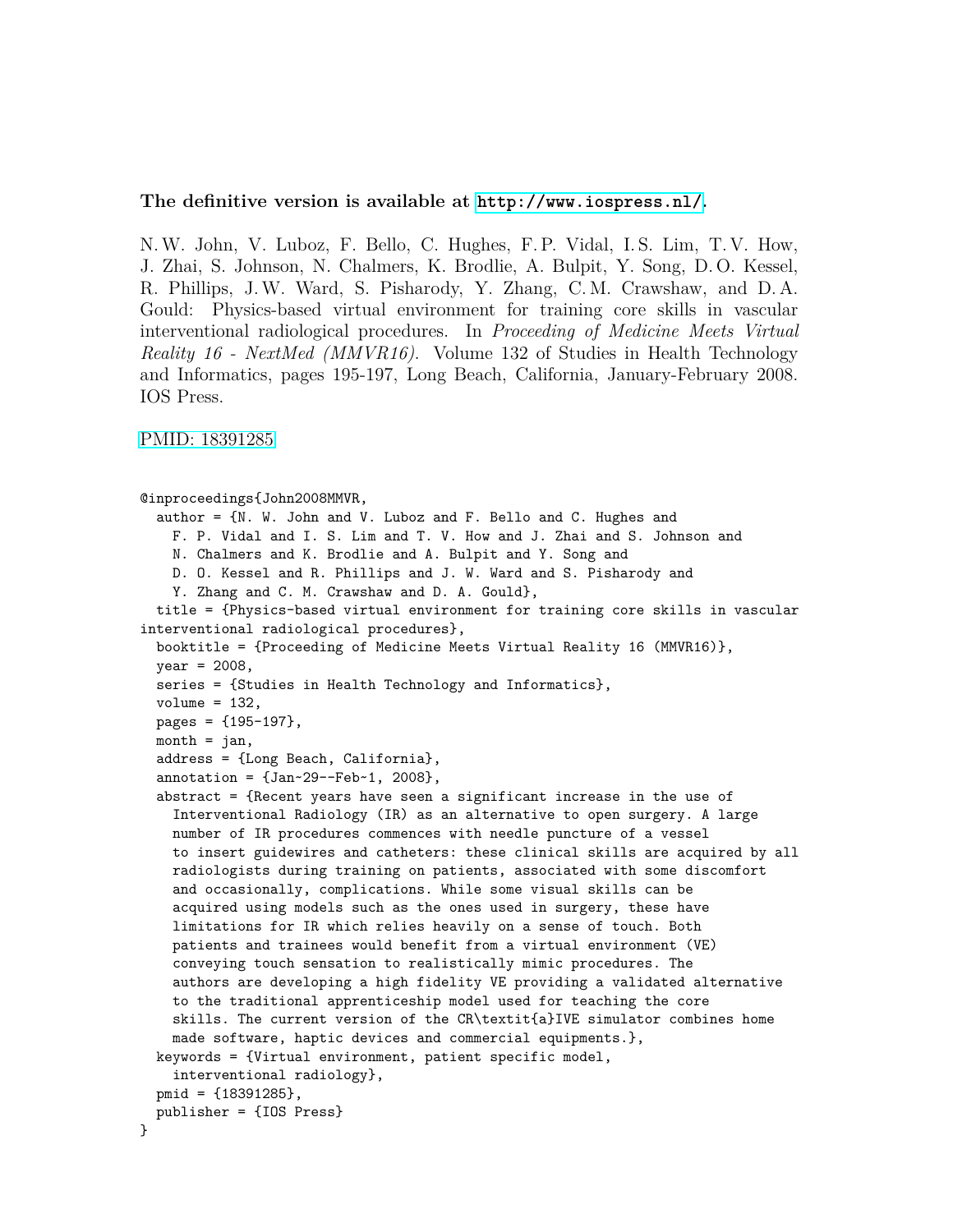# Physics-based virtual environment for training core skills in vascular interventional radiological procedures

N.W. John, V. Luboz, F. Bello, C. Hughes, F. P. Vidal, I. S. Lim, T. V. How, J. Zhai,

S. Johnson,N. Chalmers, K. Brodlie, A. Bulpit, Y. Song, D. O. Kessel, R. Phillips,

J.W. Ward, S. Pisharody, Y. Zhang, C. M. Crawshaw, and D. A. Gould

Collaborators in Radiological Intervention in Virtual Environments (CR*a*IVE), UK

<http://www.craive.org.uk/>

#### **Abstract**

Recent years have seen a significant increase in the use of Interventional Radiology (IR) as an alternative to open surgery. A large number of IR procedures commences with needle puncture of a vessel to insert guidewires and catheters: these clinical skills are acquired by all radiologists during training on patients, associated with some discomfort and occasionally, complications. While some visual skills can be acquired using models such as the ones used in surgery, these have limitations for IR which relies heavily on a sense of touch. Both patients and trainees would benefit from a virtual environment (VE) conveying touch sensation to realistically mimic procedures. The authors are developing a high fidelity VE providing a validated alternative to the traditional apprenticeship model used for teaching the core skills. The current version of the CR*a*IVE simulator combines home made software, haptic devices and commercial equipments.

#### **1 Introduction**

Across all disease areas, there is a remorseless shift from open surgery to management by Interventional Radiology (IR). IR is minimal access surgery using imaging (e.g. X-ray fluoroscopy, ultrasound) to guide the manipulation of needles, wires and catheters in vascular and organ systems. IR vascular procedures commence with the Seldinger technique: a needle is inserted into an artery or vein, usually under local anaesthesia, and guided by touch (e.g. palpation of a pulse) or ultrasound. A guidewire is then manipulated through the needle and into and along the vessel, where the operator's skill and 'feel' are key to reducing the risk to patients of improper technique, e.g. vessel obstruction or perforation. The wire then acts as a conduit for a catheter, which may be advanced into more distant vessels for angiography (injection of x-ray-opaque dye or contrast medium) or for therapeutic procedures such as balloon angioplasty. An apprenticeship in patients, with expert supervision, has served to train all radiologists in these core skills, commencing with straightforward, diagnostic angiography, then progressing through more complex cases. The need for supervision, however, increases procedure time and cost [\[2\]](#page-3-0), while remain the inevitable added risks and discomfort for patients of inexpert manipulations. In addition, pressures to improve throughput, together with working time restrictions, are increasing the difficulty for trainees to acquire experience in a time efficient manner [\[4,](#page-4-0) [1\]](#page-3-1). New methods are therefore urgently needed to address the pressing need to train and assess IR skills to a level where it becomes safe to commence practice in patients. CR*a*IVE is a consortium consisting of clinicians, physicists, computer scientists, clinical engineers and psychologists with the aim of implementing and validating sophisticated VEs designed for use in the training of radiological interventional procedures. This paper describes the current version of a patient specific Seldinger technique simulator being developed as a collaborative project involving UK hospitals and Universities: Royal Liverpool and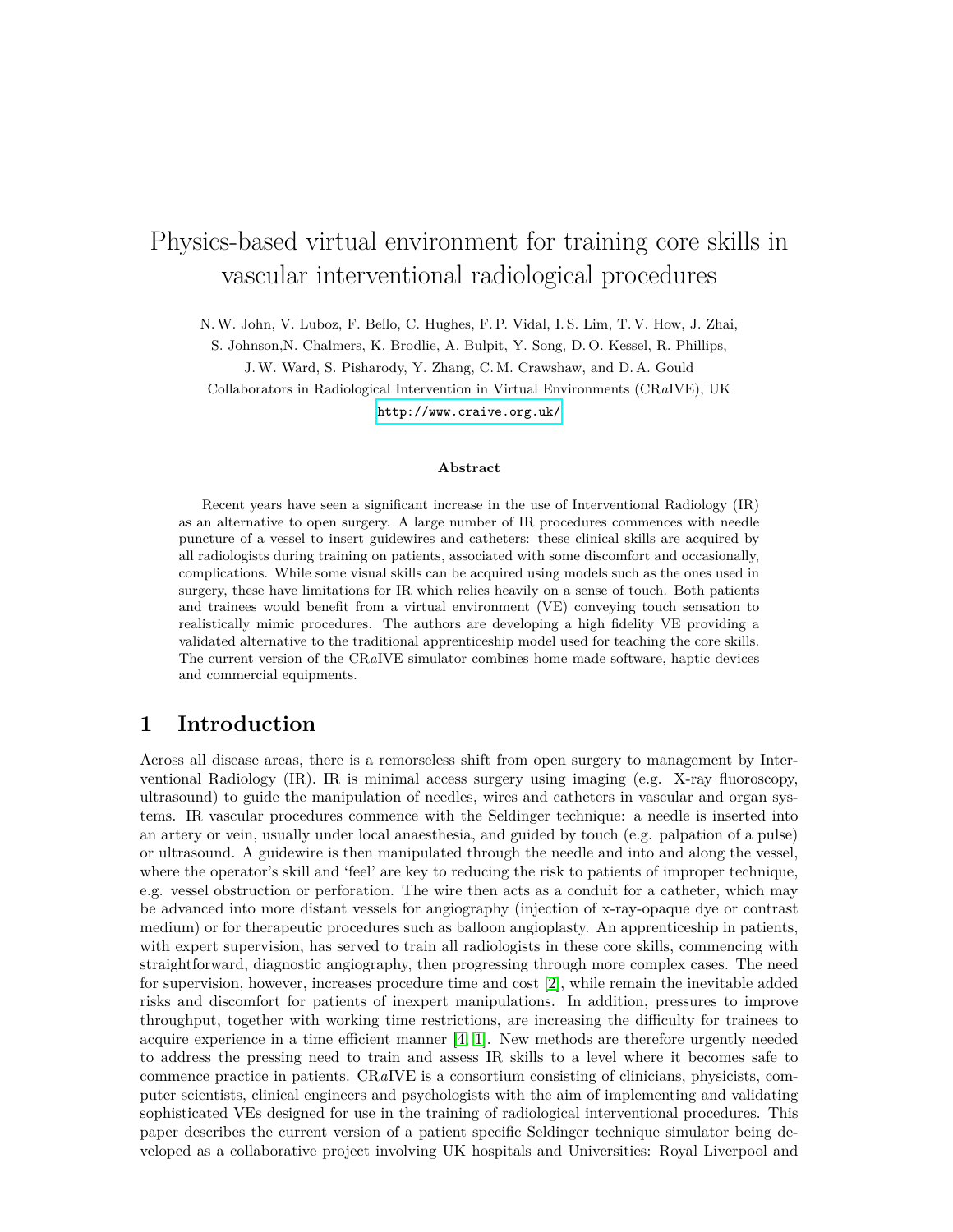St James's University (Leeds) Hospitals, Manchester Royal Infirmary, Universities of Manchester, Leeds, Hull, Bangor Liverpool and Imperial College London.

### **2 Related Work**

While a number of virtual reality products simulating IR catheterisation procedures (Mentice, Immersion Medical, Medical Simulation Corporation, Simbionix) and needle puncture (Immersion Medical, Simbionix) exists, these are of varying functionalities and none combines needle puncture with catheter insertion for vascular access. The Immersion Cathsim intravenous puncture haptic device permits venous guidewire, but not catheter, introduction (<www.immersion.com>). Despite some current commercial simulations (e.g. Mentice, Simbionix) using physics based models, there is a lack of accurate 'feel' in existing systems [\[3\]](#page-3-2), and none uses pulse palpation for needle guidance (which is important for clinical success), neither combines needle and catheter introduction, nor directly accepts patient specific data selected by the end user. In addition, while improved proficiency in patients has been demonstrated for simulations of anaesthesia, colonoscopy and laparocopy (e.g. the Mentice MIST-VR) to date, none has been clinically validated for IR training and assessment. In the university sector, various authors have described catheterisation simulation [\[5\]](#page-4-1) though without haptics or needle puncture. Others describe simulated catheter insertion in patient specific datasets [\[7\]](#page-4-2) but without arterial palpation, ultrasound guidance or use of haptics based on direct measurement of procedural instrument-tissue forces. Needle puncture simulation has been described in liver biopsy, lumbar puncture and using ultrasound guidance [\[6\]](#page-4-3) but without using empirical force values. Thus at present, there is no adequate, validated VE model for training interventional radiologists in vascular needle access for catheterisation, guided by touch and imaging.

# **3 Tools and Methods**

The aim of our work is the development and validation of a physics-based VE for training of vascular IR procedures, with an emphasis on the core skills required to perform the Seldinger technique. Key characteristics of our approach include:

- Systematic task analyses to guide and inform simulator development.
- Generation of variable virtual anatomy from patient specific data sets supported via a direct facility to load DICOM data and semi-automatically produce a range of 3D geometry of vascular and surrounding tissue structures.
- Use of unobtrusive sensors during palpation, needle puncture, guidewire and catheter insertion into blood vessels in patients to determine and localise forces.
- Combining suitable deformation models incorporating tissue resistance, tissue and vessel deformation, pathology and physiological pulsation to simulate needle puncture, and introduction of a guidewire and a catheter into a blood vessel.
- Use of a novel haptic pulse device and US to guide needle puncture by palpation.
- Guidewire and catheter manipulation using fluoroscopy, simulated from CT data.

#### **4 Results**

Physical and cognitive task analyses of the procedures to be simulated have been carried out and provide an invaluable resource. Each sub task is broken down into fine detail and realised in the described VE. To simulate a core skill such as the Seldinger Technique, the CR*a*IVE simulator has two stations. The first station (Figure [1\(a\)\)](#page-3-3) uses a Phantom Omni haptic device to represent the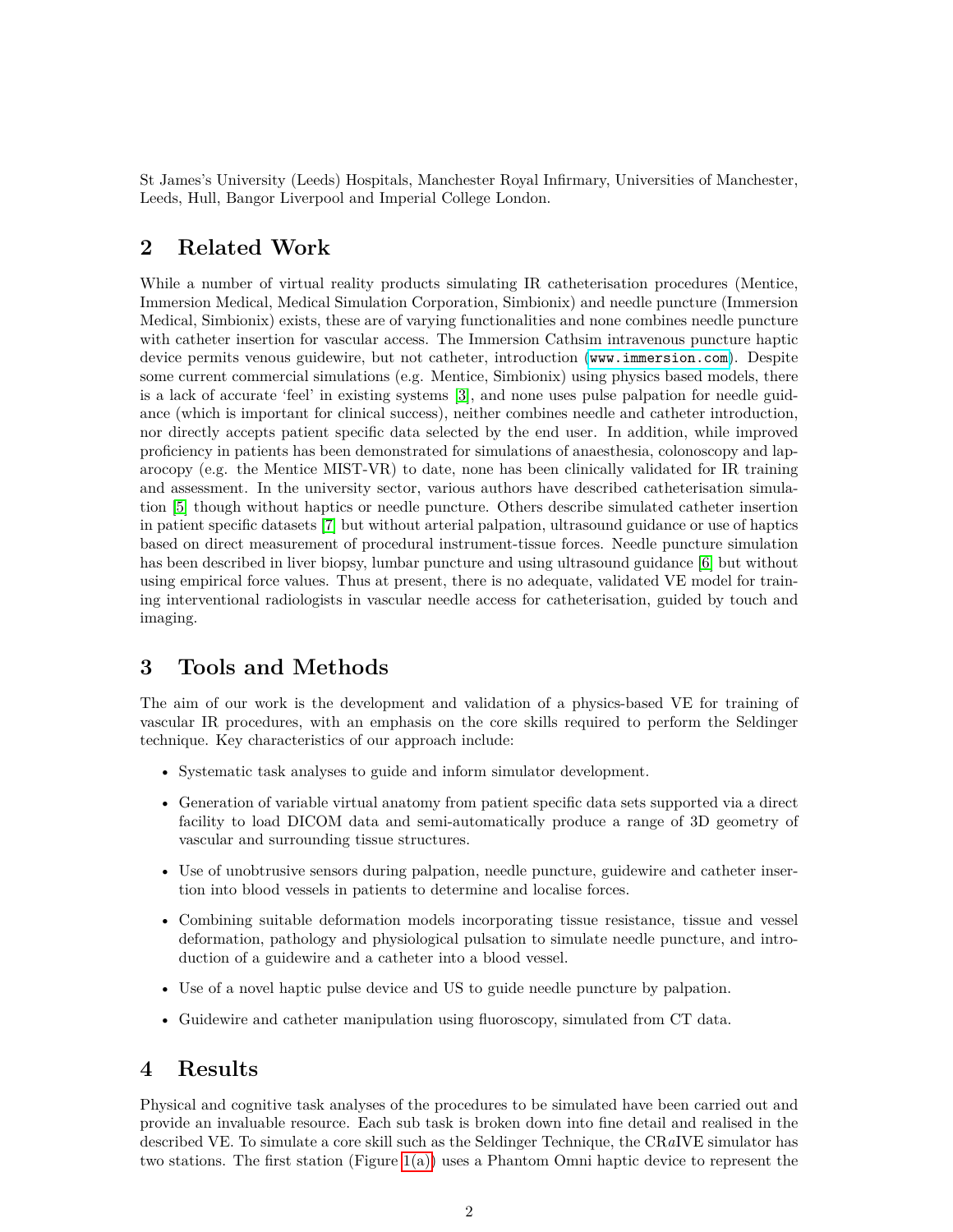<span id="page-3-3"></span>

(a) Station 1 - Local Anaesthetic and Arterial Puncture.

<span id="page-3-4"></span>(b) VSP Haptic Device used in Station 2.

*Figure 1:* CR*a*IVE Seldinger technique simulator.

needle used for injecting local anaesthetic, and the vascular access needle. A virtual ultrasound transducer is implemented using a second Omni device to guide the needle puncture. The second station deals with the guidewire and catheter manipulation. A purpose built haptics device from Mentice, the Vascular Simulation Platform (VSP), provides the necessary hardware, Figure [1\(b\).](#page-3-4)

#### **5 Conclusions**

The current CR*a*IVE simulator is a starting point. Many improvements and adjustments will be incorporated later. We are identifying quantitative measures of learning and transfer of skill from the task analyses, and validating effectiveness for training. Suggestions will be made for inclusion in curricula and criteria for certification.

# **Acknowledgements**

This work is partly funded by a grant from EPSRC, the UK Engineering and Physical Sciences Research Council.

#### **References**

- <span id="page-3-1"></span>[1] Matthew Bridges and Daniel L. Diamond. The financial impact of teaching surgical residents in the operating room. *The American Journal of Surgery*, 177(1):28–32, 1999. ISSN 0002-9610. doi[:10.1016/S0002-9610\(98\)00289-X.](http://dx.doi.org/10.1016/S0002-9610(98)00289-X)
- <span id="page-3-0"></span>[2] T. .J Crofts, J. M. T. Griffiths, S. Sharma, J. Wygrala, and R. J. Aitken. Surgical training: an objective assessment of recent changes for a single health board. *British Medical Journal*, 314(7084):891, 3 1997. doi[:10.1136/bmj.314.7084.891.](http://dx.doi.org/10.1136/bmj.314.7084.891)
- <span id="page-3-2"></span>[3] Rajeev Dayal, Peter L. Faries, Stephanie C. Lin, Joshua Bernheim, Scott Hollenbeck, Brian DeRubertis, Susan Trocciola, Jason Rhee, James McKinsey, Nicholas J. Morrissey, and K. Craig Kent. Computer simulation as a component of catheter-based training. *Journal of Vascular Surgery*, 40(6):1112–1117, 2004. ISSN 0741-5214. doi[:10.1016/j.jvs.2004.09.028.](http://dx.doi.org/10.1016/j.jvs.2004.09.028)